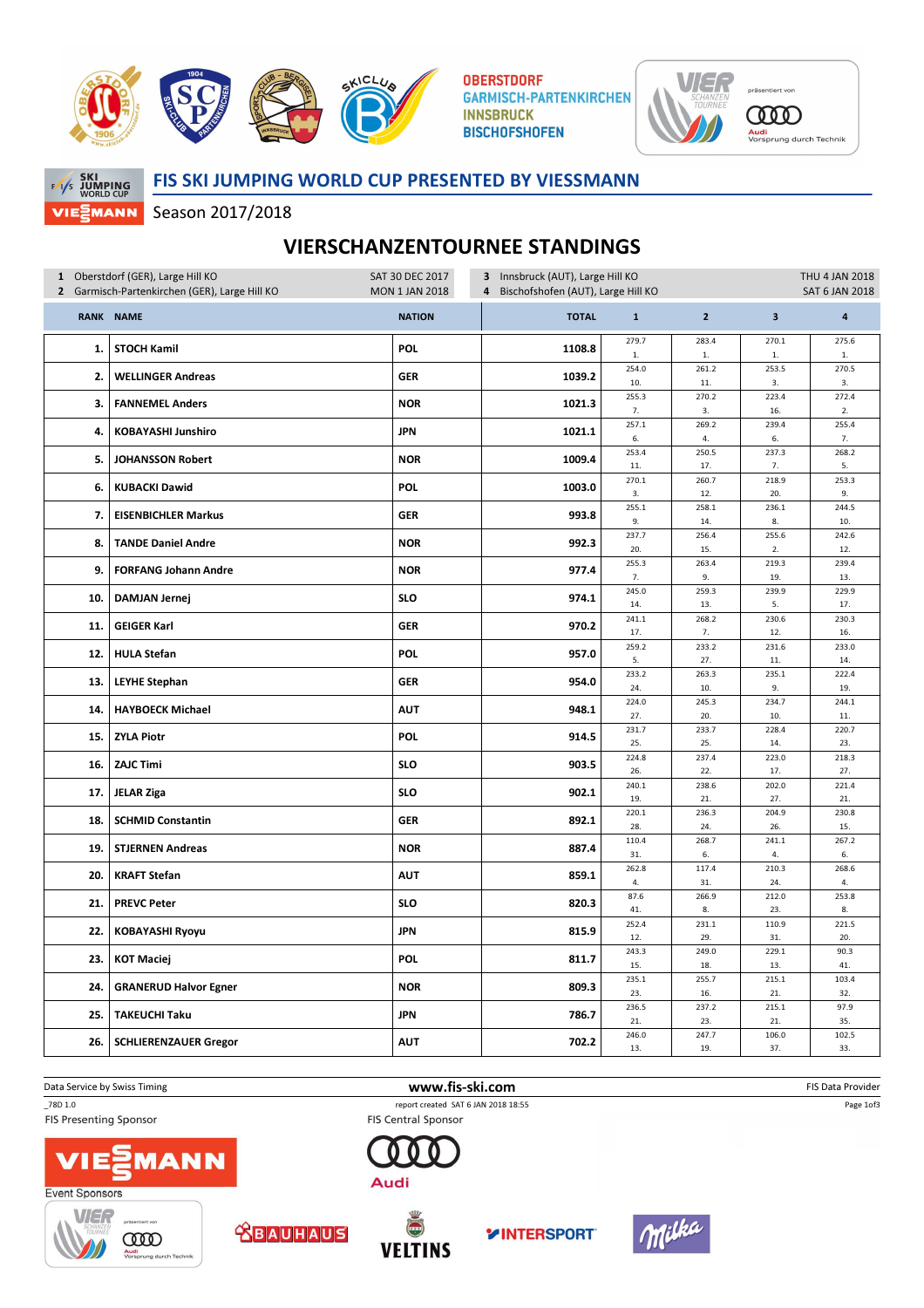

**OBERSTDORF GARMISCH-PARTENKIRCHEN INNSBRUCK BISCHOFSHOFEN** 





FIS SKI JUMPING WORLD CUP PRESENTED BY VIESSMANN

Season 2017/2018

## VIERSCHANZENTOURNEE STANDINGS

|     | RANK NAME                    | <b>NATION</b> | <b>TOTAL</b> | $\mathbf{1}$ | $\overline{2}$ | $\overline{\mathbf{3}}$ | 4            |
|-----|------------------------------|---------------|--------------|--------------|----------------|-------------------------|--------------|
| 27. | <b>FREITAG Richard</b>       | <b>GER</b>    | 665.1        | 275.5<br>2.  | 275.8<br>2.    | 113.8<br>30.            |              |
| 28. | <b>BARTOL Tilen</b>          | <b>SLO</b>    | 617.0        | 241.7<br>16. | 268.9<br>5.    | 106.4<br>36.            |              |
| 29. | <b>AMMANN Simon</b>          | SUI           | 576.3        | 240.4        |                | 109.4                   | 226.5        |
|     |                              |               |              | 18.<br>235.4 | 230.2          | 32.<br>105.0            | 18.          |
| 30. | <b>DESCHWANDEN Gregor</b>    | SUI           | 570.6        | 22.          | 30.            | 38.                     | 220.4        |
| 31. | <b>FETTNER Manuel</b>        | <b>AUT</b>    | 500.4        | 94.8<br>39.  | 94.6<br>47.    | 90.6<br>47.             | 24.          |
| 32. | <b>PEIER Killian</b>         | <b>SUI</b>    | 498.6        | 81.3<br>43.  |                | 201.1<br>28.            | 216.2<br>28. |
| 33. | <b>AIGNER Clemens</b>        | <b>AUT</b>    | 419.0        | 99.3<br>36.  | 108.1<br>35.   | 108.0<br>33.            | 103.6<br>31. |
| 34. | <b>SEMENIC Anze</b>          | <b>SLO</b>    | 412.6        | 83.5         | 108.8          |                         | 220.3        |
|     |                              |               |              | 42.<br>104.0 | 34.<br>106.8   | 102.9                   | 25.<br>91.1  |
| 35. | <b>KOZISEK Cestmir</b>       | <b>CZE</b>    | 404.8        | 32.          | 36.            | 41.                     | 39.          |
| 36. | <b>COLLOREDO Sebastian</b>   | ITA           | 401.8        |              | 101.9<br>38.   | 107.5<br>34.            | 192.4<br>30. |
| 37. | <b>PREVC Domen</b>           | <b>SLO</b>    | 398.7        |              | 99.7<br>41.    | 99.2<br>44.             | 199.8<br>29. |
| 38. | <b>WOLNY Jakub</b>           | <b>POL</b>    | 397.4        |              | 113.6<br>33.   | 225.1<br>15.            | 58.7<br>50.  |
| 39. | <b>PASCHKE Pius</b>          | <b>GER</b>    | 370.2        | 100.0        | 96.0           | 81.2                    | 93.0         |
|     |                              |               |              | 35.<br>69.4  | 45.            | 49.<br>220.1            | 38.<br>61.2  |
| 40. | <b>KASAI Noriaki</b>         | <b>JPN</b>    | 350.7        | 46.          |                | 18.                     | 48.          |
| 41. | <b>SIEGEL David</b>          | <b>GER</b>    | 329.9        | 98.4<br>38.  | 231.5<br>28.   |                         |              |
| 42. | <b>KOUDELKA Roman</b>        | <b>CZE</b>    | 314.4        | 209.6<br>30. | 104.8<br>37.   |                         |              |
| 43. | <b>KLIMOV Evgeniy</b>        | <b>RUS</b>    | 310.9        | 77.5<br>44.  | 233.4<br>26.   |                         |              |
| 44. | <b>LEAROYD Jonathan</b>      | <b>FRA</b>    | 307.3        | 211.7<br>29. | 95.6<br>46.    |                         |              |
| 45. | <b>KORNILOV Denis</b>        | <b>RUS</b>    | 299.0        |              | 101.3<br>39.   | 103.1<br>39.            | 94.6<br>36.  |
| 46. | <b>INSAM Alex</b>            | <b>ITA</b>    | 292.8        | 98.6         | 100.7          |                         | 93.5         |
|     |                              |               |              | 37.<br>102.8 | 40.<br>97.9    |                         | 37.<br>91.1  |
| 47. | <b>BOYD-CLOWES Mackenzie</b> | CAN           | 291.8        | 34.          | 43.            | 193.4                   | 39.<br>85.2  |
| 48. | <b>LEITNER Clemens</b>       | <b>AUT</b>    | 278.6        |              |                | 29.                     | 44.          |
| 49. | <b>HUBER Daniel</b>          | <b>AUT</b>    | 262.2        |              | 92.6<br>48.    | 103.0<br>40.            | 66.6<br>47.  |
| 50. | <b>POPPINGER Manuel</b>      | <b>AUT</b>    | 221.4        |              |                |                         | 221.4<br>21. |
| 51. | <b>BICKNER Kevin</b>         | <b>USA</b>    | 220.2        |              |                |                         | 220.2<br>26. |
| 52. | <b>WANK Andreas</b>          | <b>GER</b>    | 218.9        | 103.1<br>33. | 115.8<br>32.   |                         |              |
| 53. | <b>DEZMAN Nejc</b>           | <b>SLO</b>    | 209.6        |              |                | 209.6<br>25.            |              |
|     |                              |               |              |              |                |                         |              |



**FIS Presenting Sponsor** 



Data Service by Swiss Timing **EXECUTE:** The Same of the W**WW.fis-ski.com** FIS Data Provider FIS Data Provider \_78D 1.0 report created SAT 6 JAN 2018 18:55

**FIS Central Sponsor** 















Page 2of3